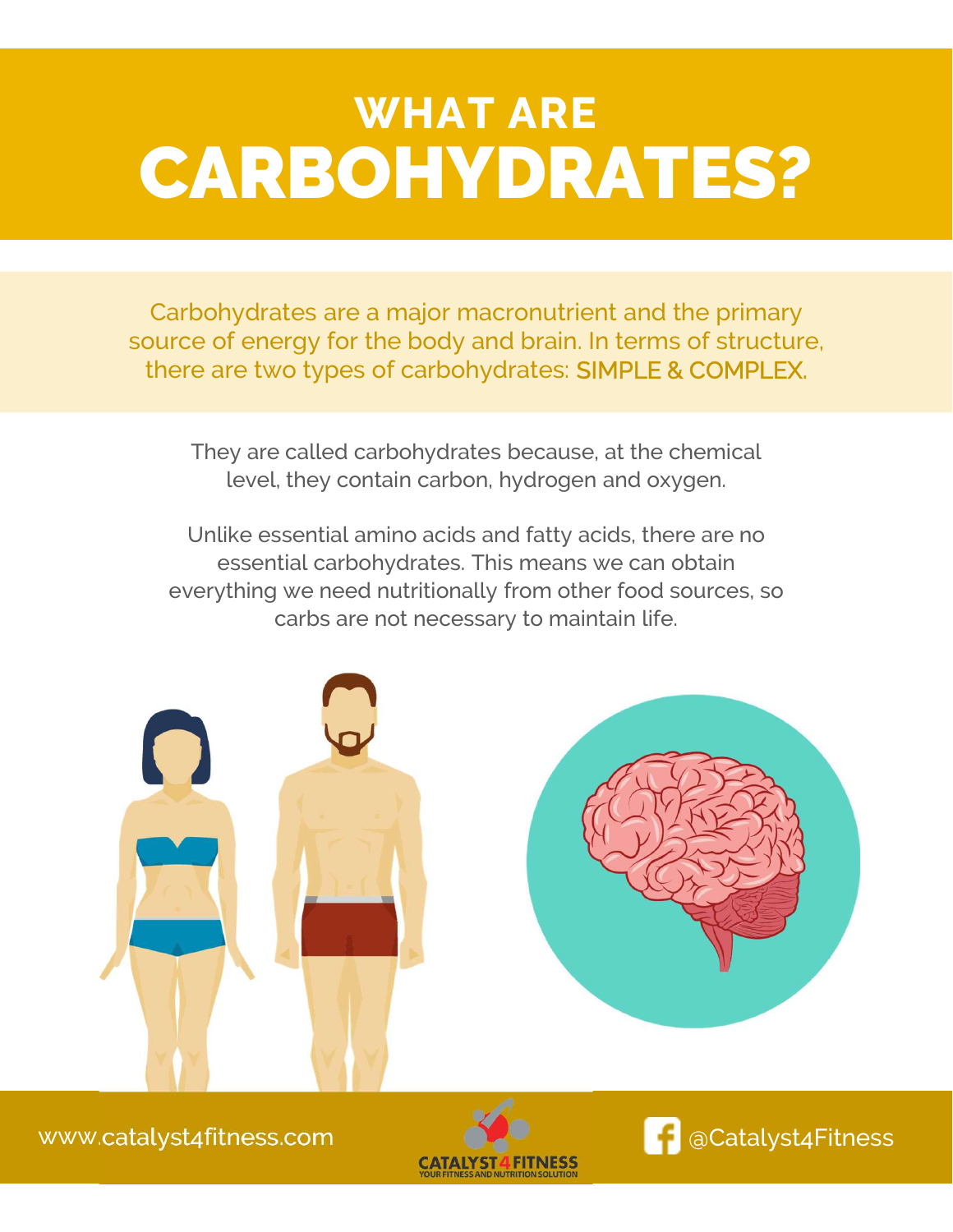## SIMPLE CARBOHYDRATES

These are the smallest and simplest type of carbohydrates, THE CARBOTTYDRATES<br>These are the smallest and simplest type of carbohydrates,<br>known as mono- and disaccharides, meaning they contain<br>only one or two subunits of sugar. These type of carbs are<br>uickly absorbed in the small i only one or two subunits of sugar. These type of carbs are quickly absorbed in the small intestine, resulting in a spike in blood sugar and a boost of energy.



### Common sources:

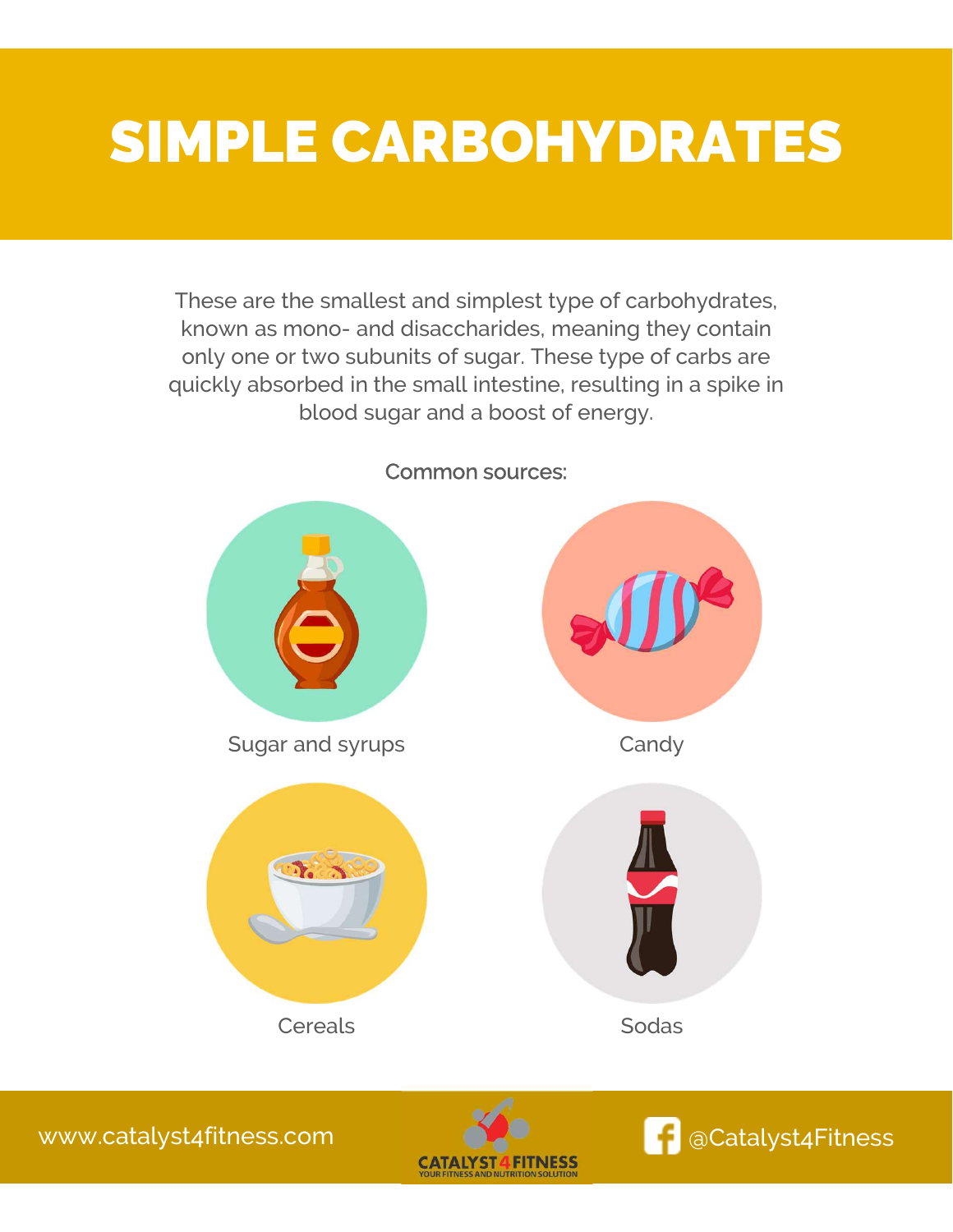## COMPLEX CARBOHYDRATES

Complex carbohydrates are called polysaccharides since they have more than two subunits of sugar linked together. These types of carbs take longer to be broken down by the body. The slower digestion means that there is no rapid spike in blood sugar, and the energy release is prolonged.



Common sources:



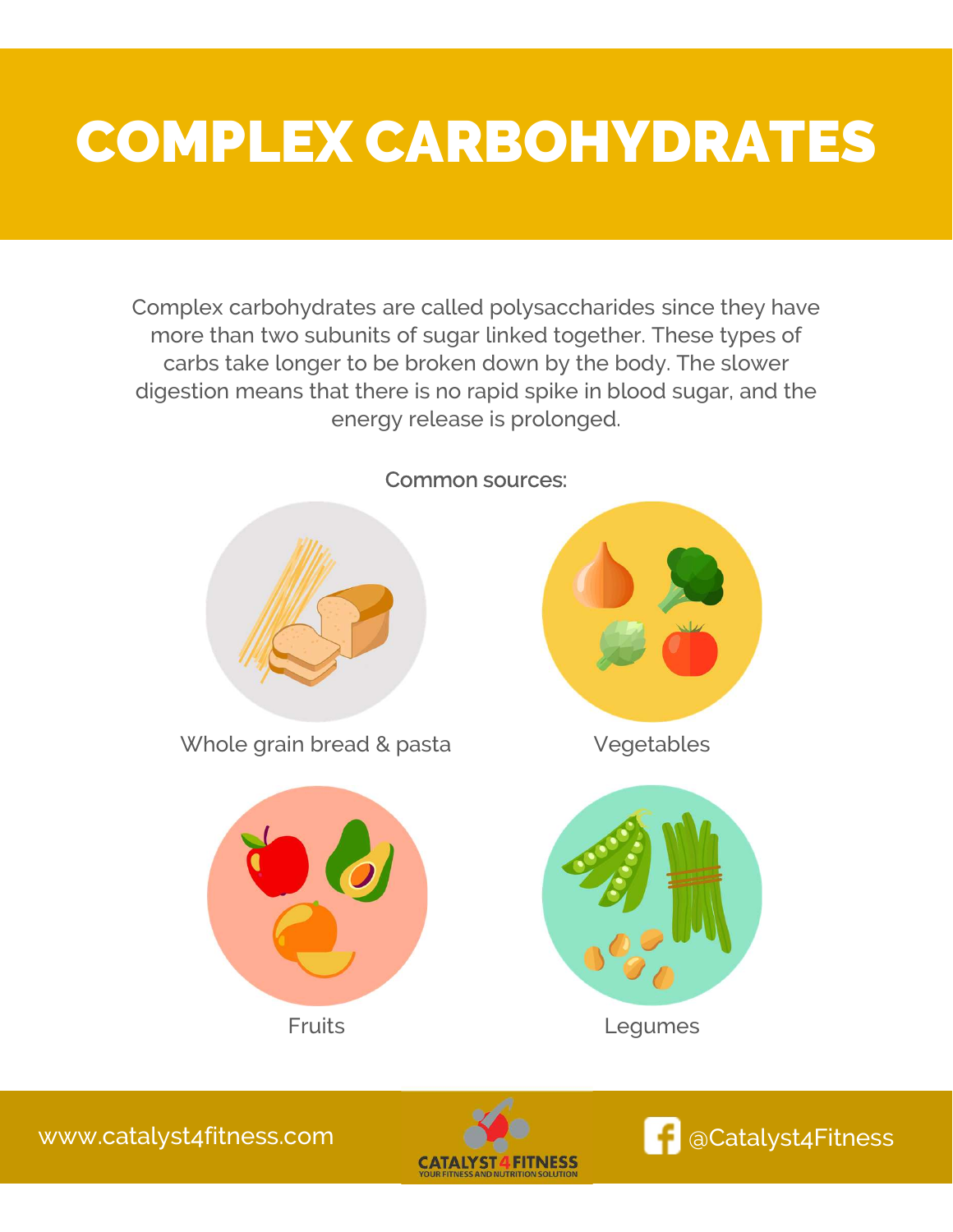# THE GLYCEMIC INDEX

The glycemic index or GI is a popular concept used to determine the effect of certain carbohydrates on blood sugar levels in the body. It represents the metabolic response of the body to the carbohydrates we eat and is classified into 3 groups: Mediam GI foods = 56 – 69 GI value<br>High GI foods = 56 – 69 GI value<br>High GI foods = 70 or greater

Low GI foods = <55 GI value High GI foods = 70 or greater

Foods that have a low GI do not raise blood glucose levels as much, nor as fast as foods that have a high GI.





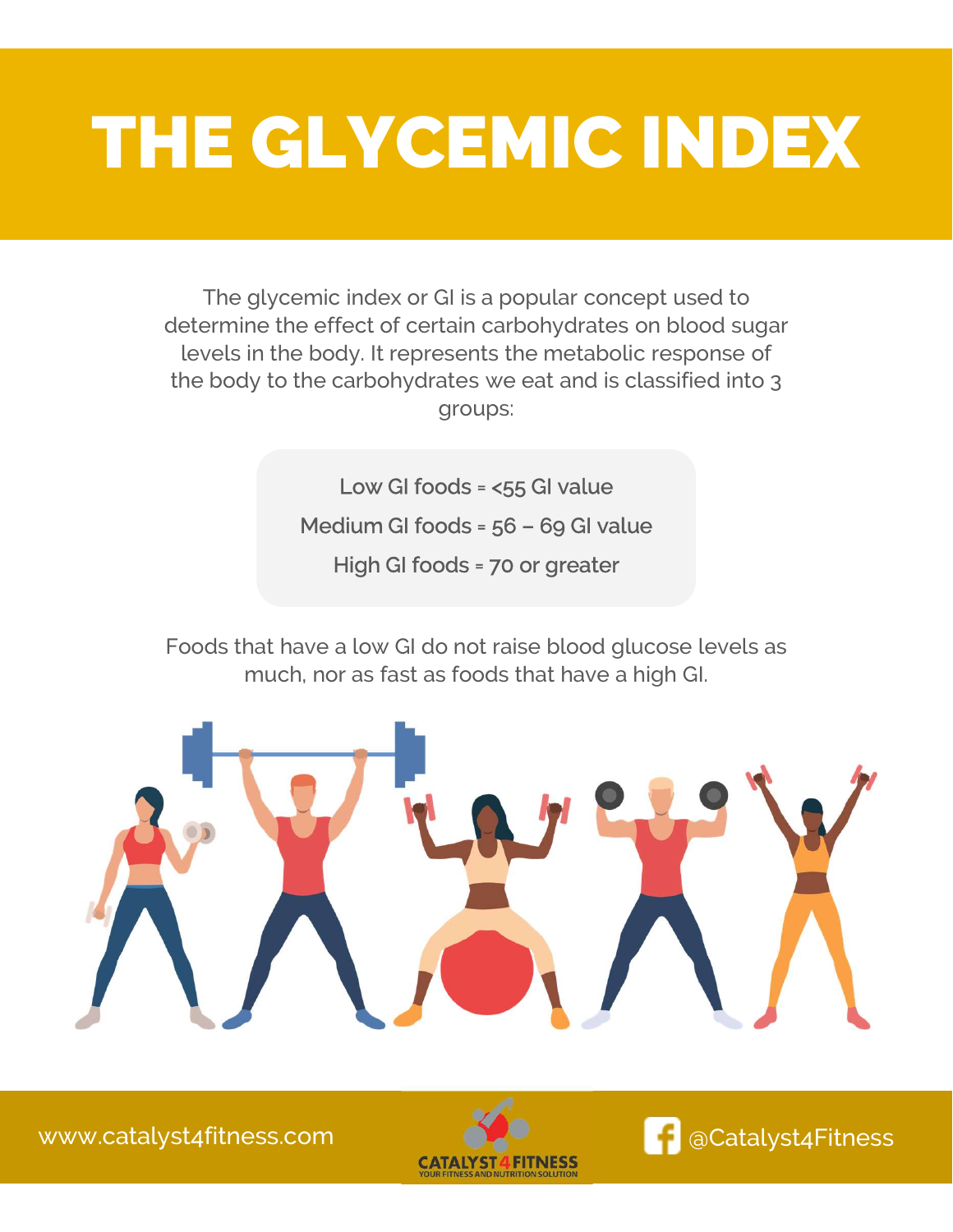# THE GLYCEMIC LOAD

The glycemic load or GL was introduced to represent the glycemic index and the carbohydrate content in a serving of carbs, thus representing the quality and quantity.

Therefore foods with a higher amount of protein, fat or acidity, will help blunt the glucose response, improving blood sugar levels.

> Low  $GL = <10$ Medium GL = 11-19 High GL = >20



[www.catalyst4fitness.com](http://www.catalyst4fitness.com) <mark>C</mark>Catalyst4Fitness



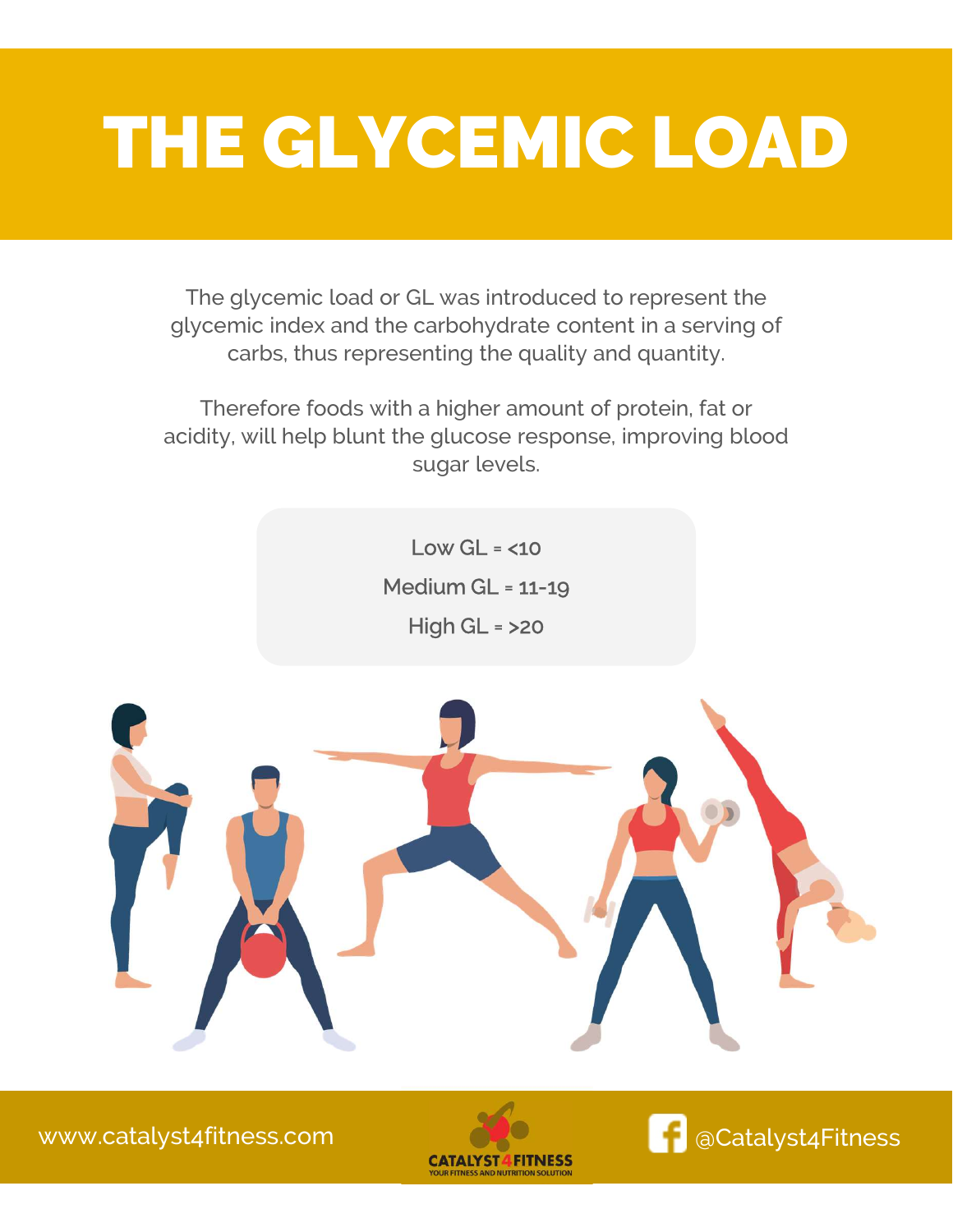### THE GLYCEMIC INDEX & GLYCEMIC LOAD

Below is a table that shows some of the common foods with their respective glycemic index and load:

### Glycemic Indices & Glycemic Loads of Common Foods

| <b>FOOD</b>                     | <b>GLYCEMIC INDEX</b> | <b>GLYCEMIC LOAD</b> |
|---------------------------------|-----------------------|----------------------|
| <b>White Bread</b>              | 72                    | 10 <sub>o</sub>      |
| <b>Whole Wheat Bread</b>        | 72                    | 8                    |
| <b>Baked Potato</b>             | 111                   | 33                   |
| <b>Sweet Potato</b>             | 61                    | 11                   |
| <b>Carrots</b>                  | 35                    | $\overline{2}$       |
| Honey                           | 69                    | 15                   |
| Watermelon                      | 72                    | $\overline{4}$       |
| <b>Banana</b>                   | 62                    | 16                   |
| <b>Grapes</b>                   | 59                    | ${\bf 11}$           |
| <b>Apples</b>                   | 39                    | $6\phantom{1}$       |
| <b>Cranberry Juice Cocktail</b> | 68                    | 24                   |
| Yogurt (low fat)                | 27                    | $\overline{9}$       |
| <b>Skim Milk</b>                | 32                    | $\overline{4}$       |
| <b>Whole Milk</b>               | 41                    | 5                    |

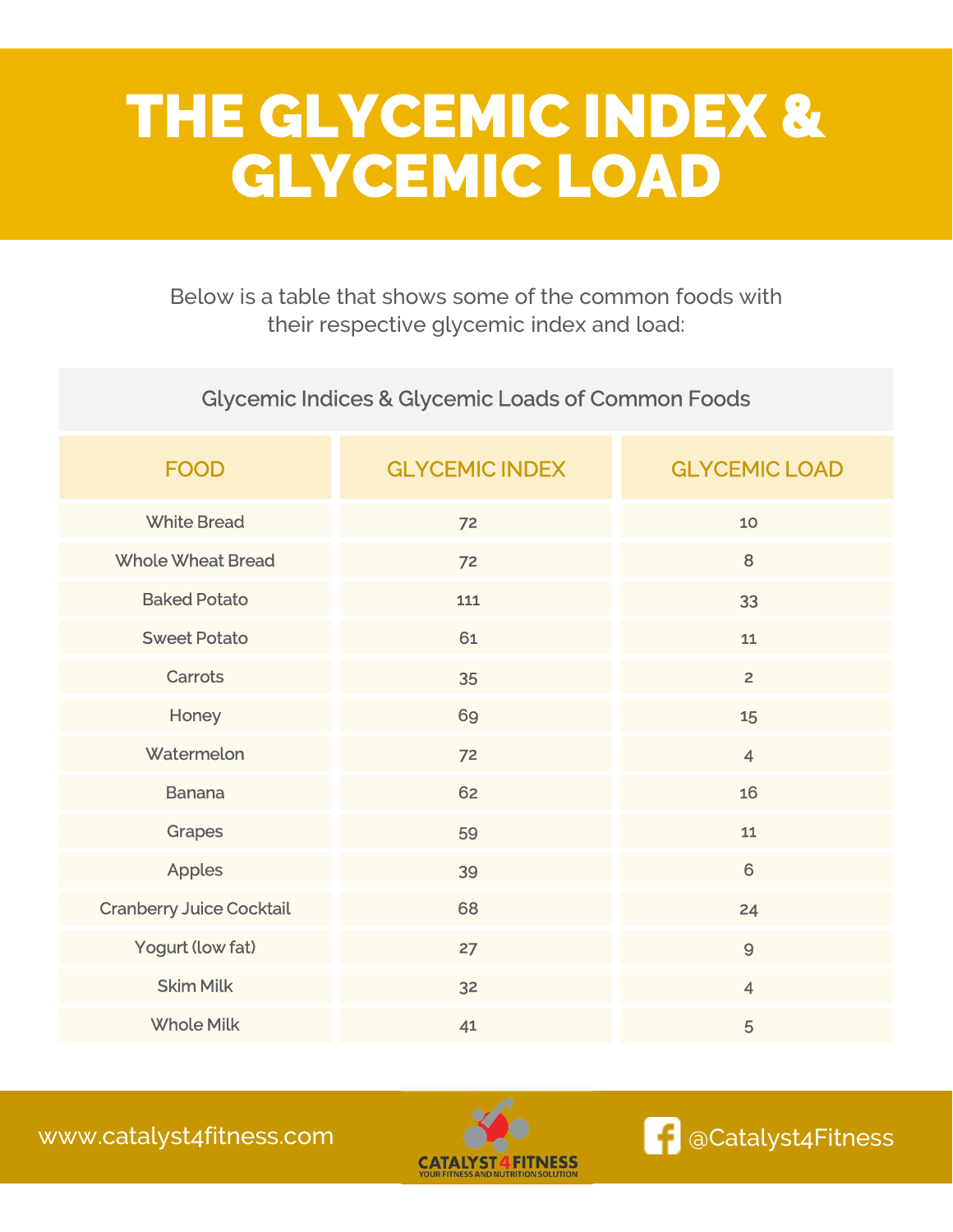## THE ROLE OF CARBOHYDRATES

Although not essential in the diet, carbohydrates can have some critical functions to play: Although not essential in the diet, carbohydrates can have<br>some critical functions to play:<br>1. The primary source of energy for the body and brain<br>2. Protein sparing and prevents ketosis Although not essential in the diet, carbohydrates ca<br>some critical functions to play:<br>1. The primary source of energy for the body and l<br>2. Protein sparing and prevents ketosis<br>3. Facilitates the body's metabolism of fat 3. Facilitates the body's metabolism of fat<br>3. Facilitates the body's metabolism of fat<br>3. Facilitates the body's metabolism of fat<br>4. Source of B vitamins for cholesterol metabolism

- 1. The primary source of energy for the body and brain<br>2. Protein sparing and prevents ketosis<br>3. Facilitates the body's metabolism of fat<br>4. Source of B vitamins for cholesterol metabolism
- 
- 
- 



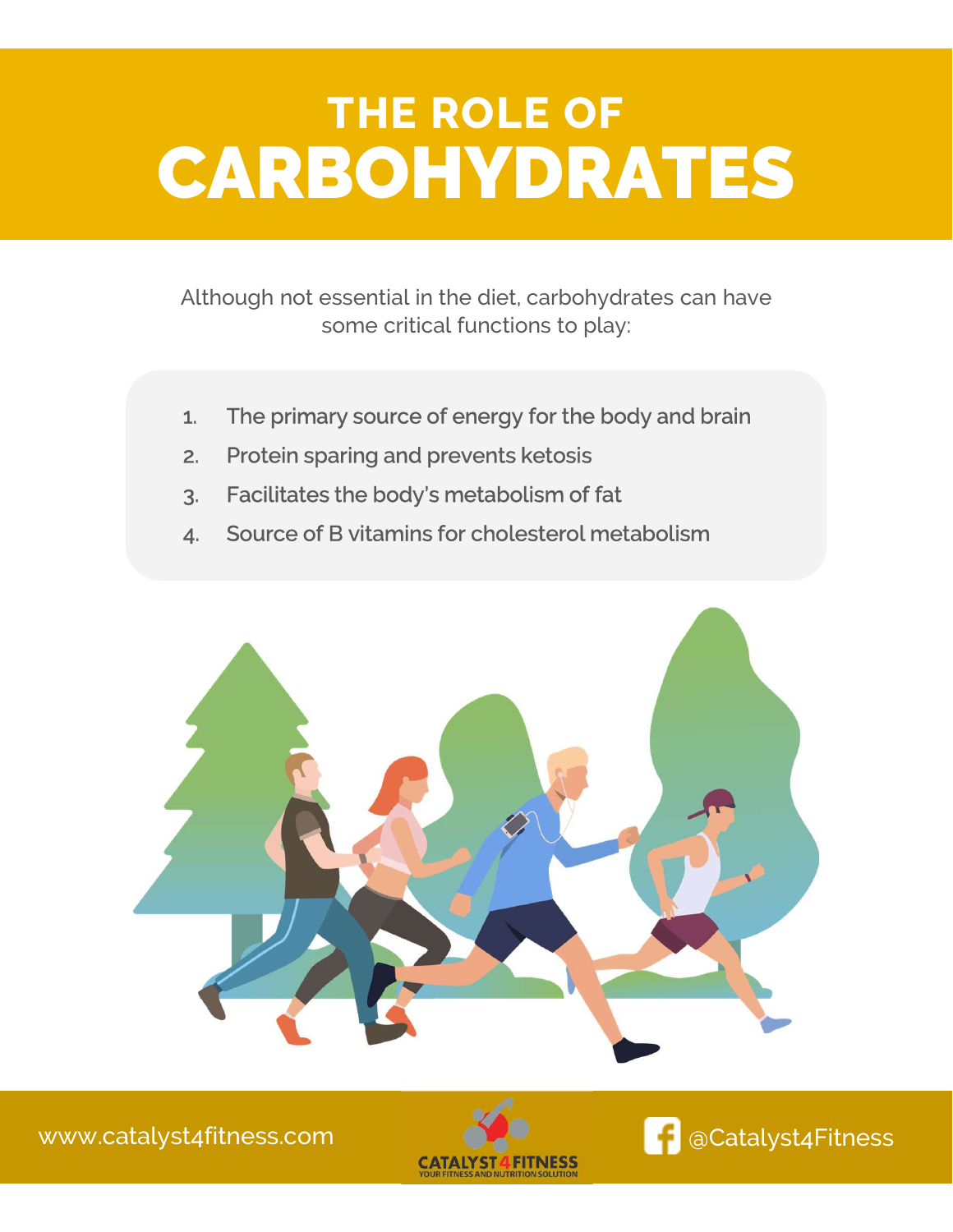## CARBOHYDRATE REQUIREMENTS

There is no precise definition of exactly how many carbs should make up someone's diet, as what might be right for one person may not be for the next. An individual's optimal intake depends on age, gender, body composition, activity levels, personal preference, food culture and current metabolic health.

People who are physically active and have more muscle mass can tolerate a lot more carbohydrates than those who are sedentary.

Metabolic health is also a significant factor, as for those with metabolic syndrome, obesity or type II diabetes, the rules change significantly.